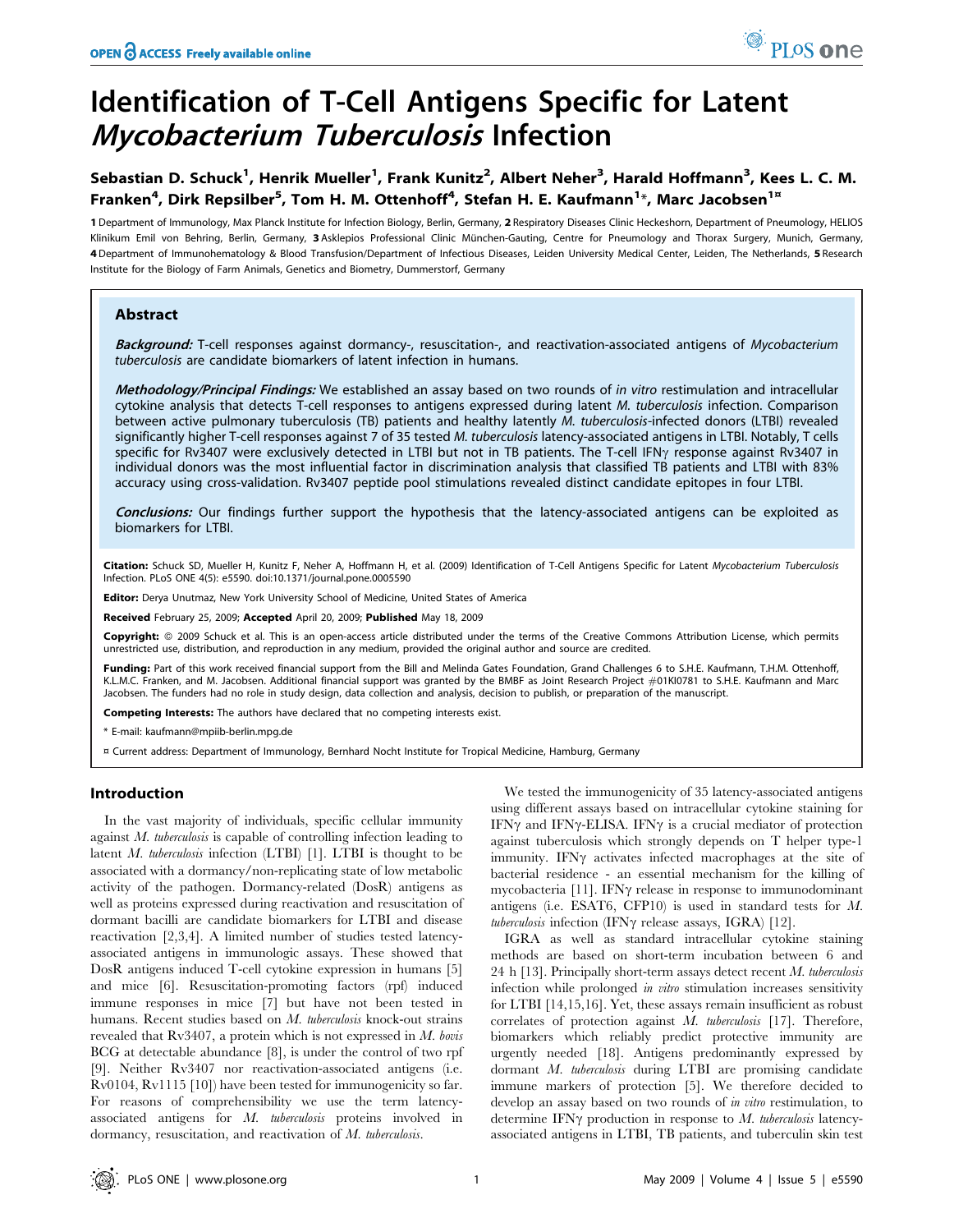(TST)-negative donors. Differentially expressed proteins were then tested for their capacity to discriminate between LTBI and TB patients. Finally, overlapping peptide pools were applied to identify immunogenic epitopes of the most promising candidate, Rv3407.

#### Results

# Two-rounds of in vitro restimulation detect T-cell responses against latency-associated antigens

We assessed 29 antigens associated with M. tuberculosis dormancy, resuscitation, and reactivation (in short latency, Table 1) for their potential to elicit recall responses after 16 h short-term in vitro stimulation of PBMC from LTBI. We detected

Table 1. List of proteins candidates.

| <b>Name</b>    | Category                                              |
|----------------|-------------------------------------------------------|
| ESAT6_CFP-10   | Immunodominant M. tuberculosis proteins               |
| TB10.4         |                                                       |
| Rv3019c        |                                                       |
| Ag85A          |                                                       |
| Ag85B          |                                                       |
| Hsp65          |                                                       |
| Rv0081         | DosR* regulon-encoded M. tuberculosis proteins [2]    |
| Rv0569         |                                                       |
| <b>Rv0573c</b> |                                                       |
| <b>Rv1733c</b> |                                                       |
| <b>Rv1734</b>  |                                                       |
| <b>Rv1735c</b> |                                                       |
| <b>Rv1736c</b> |                                                       |
| Rv1996         |                                                       |
| Rv1997_C term  |                                                       |
| Rv1997_N term  |                                                       |
| <b>Rv1998</b>  |                                                       |
| Rv2003         |                                                       |
| <b>Rv2005c</b> |                                                       |
| Rv2006         |                                                       |
| Rv2032         |                                                       |
| Rv2623         |                                                       |
| <b>Rv2624c</b> |                                                       |
| <b>Rv2625c</b> |                                                       |
| <b>Rv2628</b>  |                                                       |
| Rv3126c        |                                                       |
| Rv3129         |                                                       |
| Rv3133c        |                                                       |
| Rv0140         | M. tuberculosis reactivation-associated proteins [10] |
| <b>Rv1115</b>  |                                                       |
| <b>Rv0867c</b> | M. tuberculosis resuscitation promoting factors [30]  |
| Rv1009         |                                                       |
| <b>Rv1884c</b> |                                                       |
| <b>Rv2450c</b> |                                                       |
| Rv3407         | M. tuberculosis resuscitation-associated protein [19] |

\* M. tuberculosis dormancy-related antigens. doi:10.1371/journal.pone.0005590.t001

IFNγ expression in CD4<sup>+</sup>CD45RO<sup>+</sup> memory T cells from LTBI after stimulation with PPD from M. tuberculosis and, to a minor degree, with M. tuberculosis-immunodominant proteins ESAT6\_CFP-10, TB10.4, and Ag85a (figure 1A). Notably, none of the latency-associated antigens induced detectable cytokine expression after 16 h in LTBI (figure 1A) and no T-cell responses against M. tuberculosis-specific antigens were detected in 10 tuberculin skin test (TST)-negative donors (data not shown).

Increased  $T$  cell-derived IFN $\gamma$  responses after prolonged in vitro incubation have been described [5,14,16]. Since our own previous experiments indicated that a second stimulation before measurement with the same antigen is optimal for intracellular cytokine detection (data not shown), we combined 7 days of stimulation with restimulation 16 h prior to analysis. Frequencies of IFN $\gamma$ expressing T cells in PBMC from LTBI were markedly increased after stimulation with immunodominant proteins or PPD for 7 days (figure 1B, upper graph). In contrast to the short-term single stimulation assay, latency-associated antigens induced IFN $\gamma$ expression in memory T cells from the majority of LTBI in the long-term restimulation assay (figure 1B, upper graph). Two of these latency-associated antigens, namely Rv0569 and Rv3407, induced IFN $\gamma$  expression comparable to the ESAT6\_CFP-10 fusion protein, the immunodominant antigen which induced the highest frequencies of cytokine-expressing cells in LTBI. In contrast, none of the antigens induced detectable  $IFN\gamma$  expression in T cells from TST-negative donors in this assay (figure 1B, lower graph). Hence, the ''7-day two rounds of restimulation'' assay detects specific T-cell responses in LTBI which are missed by the 16h short-term assay.

Comparisons for the individual donor T-cell responses after 7 days and two rounds of restimulation revealed comparable results against three selected immunodominant antigens (i.e. ESAT6\_CFP-10, TB10.4, Ag85A) and three latency-associated antigens (i.e. Rv0569, Rv1734, Rv2003) (data not shown). Considering significantly higher proportions of T cells specific for immunodominant antigens in the short-term assay, a simply 'boosted' T-cell response by prolonged stimulation would not explain equal proportions since this would have led to higher proportions of T cells specific for immunodominant antigens in the 7-day assay.

Analyses of IFN $\gamma$  in supernatants by ELISA at day 7 following two rounds of restimulation revealed a similar tendency for PPD, immunodominant, and latency-associated M. tuberculosis proteins in LTBI (figure 2A). In contrast to intracellular staining, a considerable amount of IFN $\gamma$  was also detected in supernatants of PBMC from some TST-negative donors after stimulation with latency-associated antigens (figure 2B). Therefore intracellular measurement of IFN $\gamma$  after two rounds of in vitro restimulation revealed higher specificity as compared to the IFN $\gamma$  ELISA.

# Significantly stronger T-cell responses in LTBI as compared to TB patients against latency-associated antigens

The expression of the vast majority of antigens used in this study has been associated with latent stages of M. tuberculosis infection. Consequently, we addressed the question whether these antigens are differentially recognized by T cells from patients with active pulmonary TB and LTBI. Eleven latency-associated antigens (i.e. Rv0569, Rv1733c, Rv1734, Rv2003, Rv2005c, Rv2006, Rv0140, Rv1009, Rv1884c, Rv2450c, and Rv3407), which induced strong responses in LTBI, were selected for these experiments. Seven of these latency-associated antigens induced significantly higher Tcell responses in LTBI as compared to TB patients  $(P<0.001$  for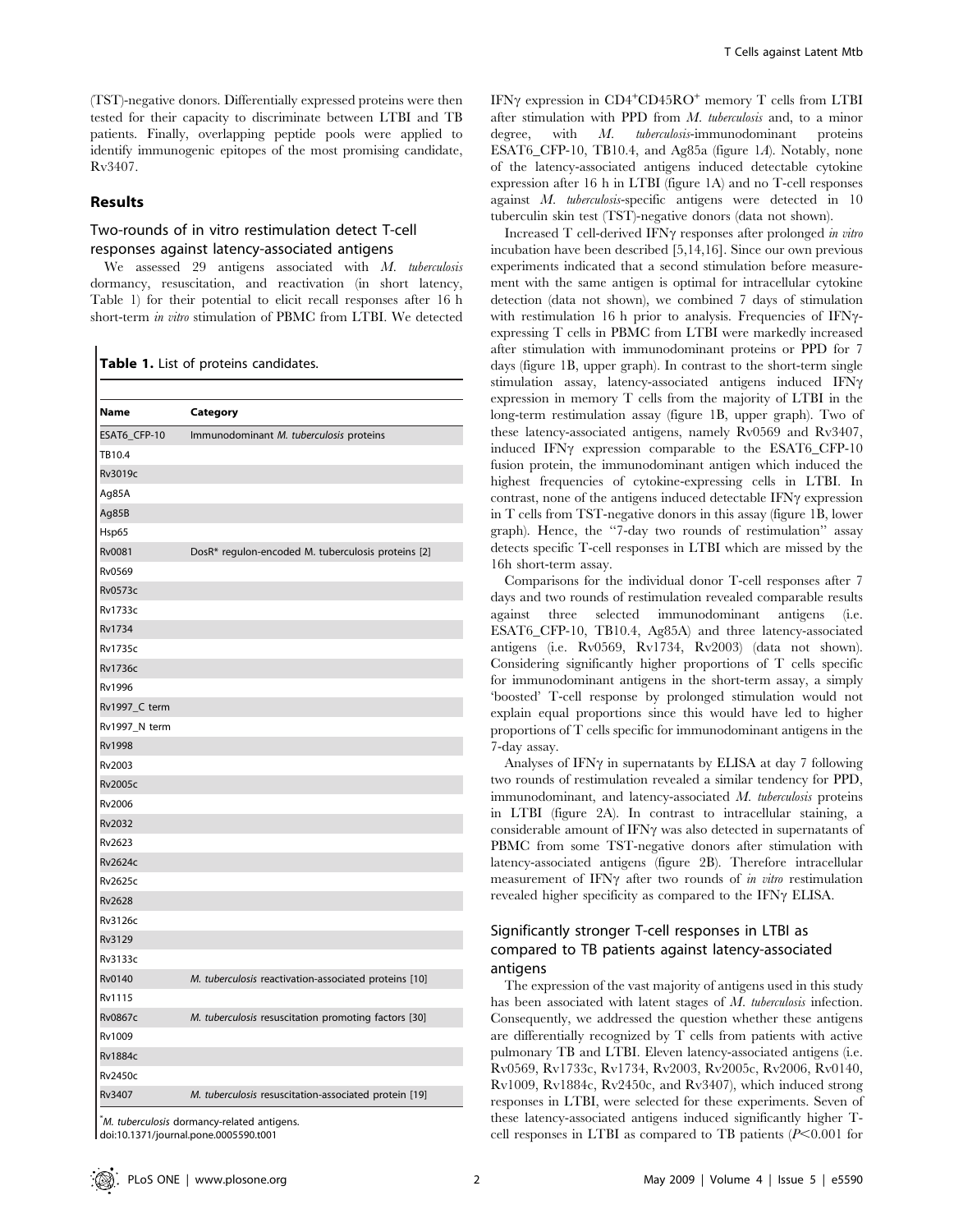

Figure 1. IFN<sub>Y</sub>-expressing CD4<sup>+</sup> CD45RO<sup>+</sup> T cells after 16 h and 7 days restimulation with immunodominant and latency-associated antigens from LTBI and TST-negative controls. Intracellular cytokine expression after 16 h restimulation in PBMC from LTBI (A), and 7 days including two rounds of *in vitro* restimulation – in PBMC from LTBI (B, upper graph) and TST-negative donors (B, lower graph) are shown. Scatter plots<br>indicate mean and standard deviation. Percentages of IFN<sub>Y</sub>-expressing M. tuberculosis, and tested antigens (x-axes). Background values of non-stimulated controls were subtracted for each individual donor. The most promising candidate Rv3407 is underlined. PPD: purified protein derivative of M. tuberculosis; SEB: Staphylococcus enterotoxin B. doi:10.1371/journal.pone.0005590.g001

Rv1733c, Rv2003, Rv2005c, Rv0140, and Rv3407;  $P<0.01$  for Rv1009;  $P<0.05$  for Rv2450c) (figure 3A).

We set a threshold of  $0.2\%$  IFN $\gamma^+$ , CD4<sup>+</sup>, CD45RO<sup>+</sup> T cells (i.e. 20-fold above the assumed flow cytometric detection threshold of 0.01%) to define positive T-cell responses against latencyassociated antigens in LTBI and TB patients for the most promising candidates  $(P<0.001)$  (Table 2). Latency-associated antigens induced T-cell responses in the range of 45.5 to 72.7% of LTBI patients. A specific T-cell response against Rv2003 was detected in the vast majority of LTBI (16 of 22) but also induced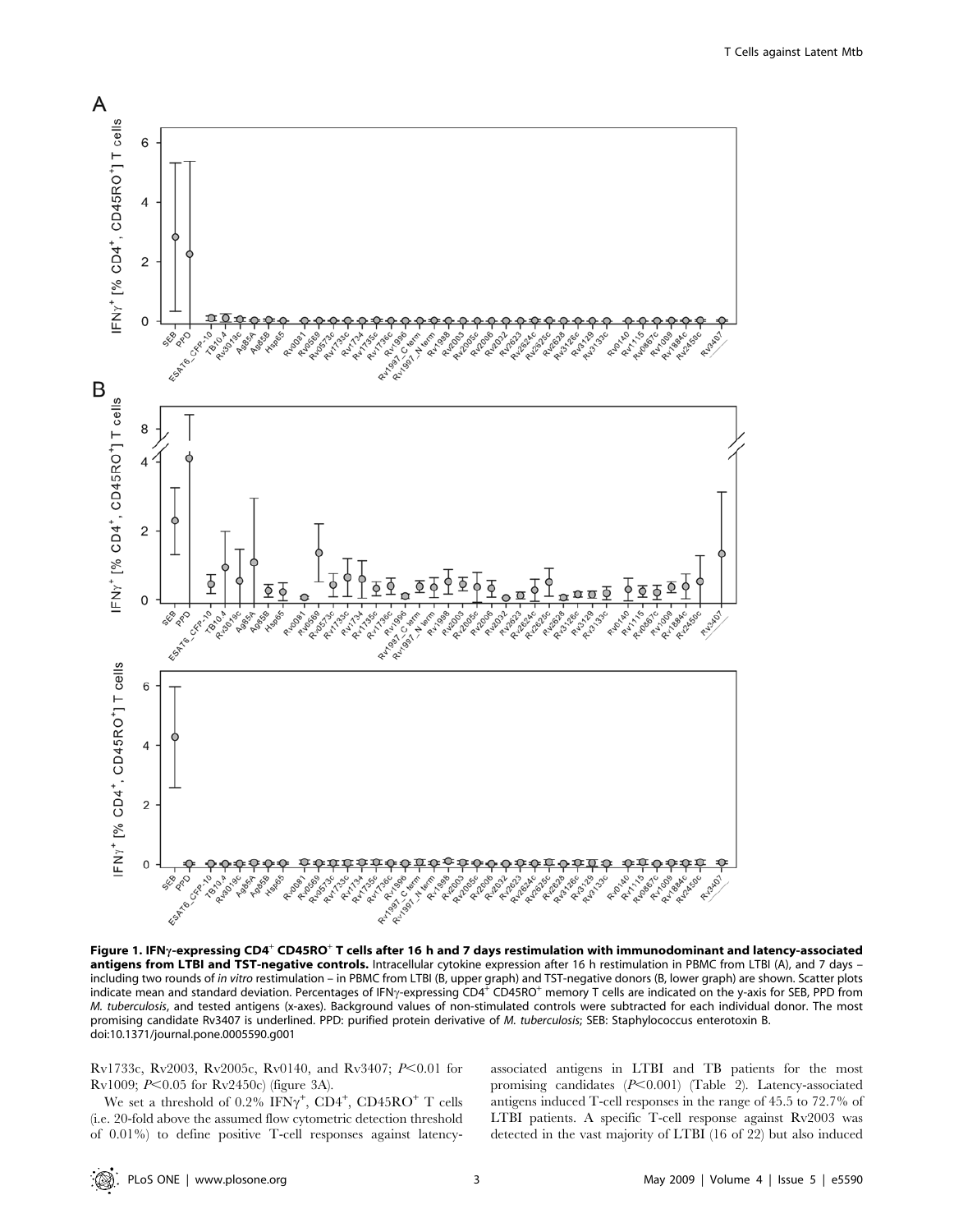

Figure 2. IFN $\gamma$  ELISA analyses after restimulation with immunodominant and latency-associated antigens of PBMC from LTBI and TST-negative donors. Analyses of IFN<sub>Y</sub> in the culture supernatant by ELISA after 7 days and two rounds of in vitro restimulation in PBMC from LTBI (A) and TST-negative donors (B) are shown. Scatter plots indicate mean and standard deviation. Background values of non-stimulated controls were subtracted. IFN $\gamma$  concentrations in the supernatant are indicated on the y-axis for stimulation with SEB, PPD from M. tuberculosis, and tested antigens (x-axes). The most promising candidate Rv3407 is underlined. doi:10.1371/journal.pone.0005590.g002

positive responses in 25% (5 of 20) of the TB patients. Notably, the resuscitation-associated antigen Rv3407 [19] induced positive Tcell responses in 12 LTBI (55%) but in none of the TB patients. These results prompted us to determine whether T-cell responses against M. tuberculosis antigens are sufficient for classification of TB patients and LTBI.

## T-cell responses against latency-associated antigens discriminate between LTBI and TB patients

We included the 11 immunogenic latency-associated antigens together with ESAT6\_CFP-10, and PPD in a discrimination approach. Random forest analyses together with leave-1-out cross-validations across all possible combinations were applied to determine the prediction accuracy and relative importance of each factor for classification. These analyses revealed a crossvalidated prediction accuracy of 83% between TB patients and LTBI (figure 3B). The relative feature importance for discrimination showed that Rv3407 was by far the most influential factor for classification (figure 3C). Consequently we designed overlapping peptide pools of Rv3407 to identify immunogenic epitopes.

#### Identification of immunogenic peptides of Rv3407

The matrix design of the overlapping peptide pools leads to six 'vertical' and five 'horizontal' pools. Each of the 29 peptides of Rv3407 was present in two pools (Table 3). In 6 out of 10 LTBI tested – those with the highest T-cell response against Rv3407 – a minimum of  $0.2\%$  IFN $\gamma$ -expressing CD4<sup>+</sup> T cells was detected after stimulation with at least two of the peptide pools (figure 4). In four LTBI (LTBI-A to LTBI-D) a major immunogenic epitope could be identified (figure 4A–D) while in two LTBI (LTBI-E, LTBI-F) with the weakest response against the Rv3407 protein no prominent epitope-specific T-cell responses were observed (figure 4E–F). Notably peptide 6 (LRQHASRYLARVEAG) identified in LTBI-A induced IFN $\gamma$  expression in about 1% of  $CD8<sup>+</sup>$  memory T cells, as well (data not shown). Therefore distinct peptide epitopes in different LTBI were recognized by antigenspecific T cells and ongoing studies will determine whether this is due to differential HLA-phenotypes.

We consider the detection of specific T-cell immunity against latency-associated antigens and the identification of immunogenic epitopes an initial step towards definition of reliable biomarkers for protective immunity against TB.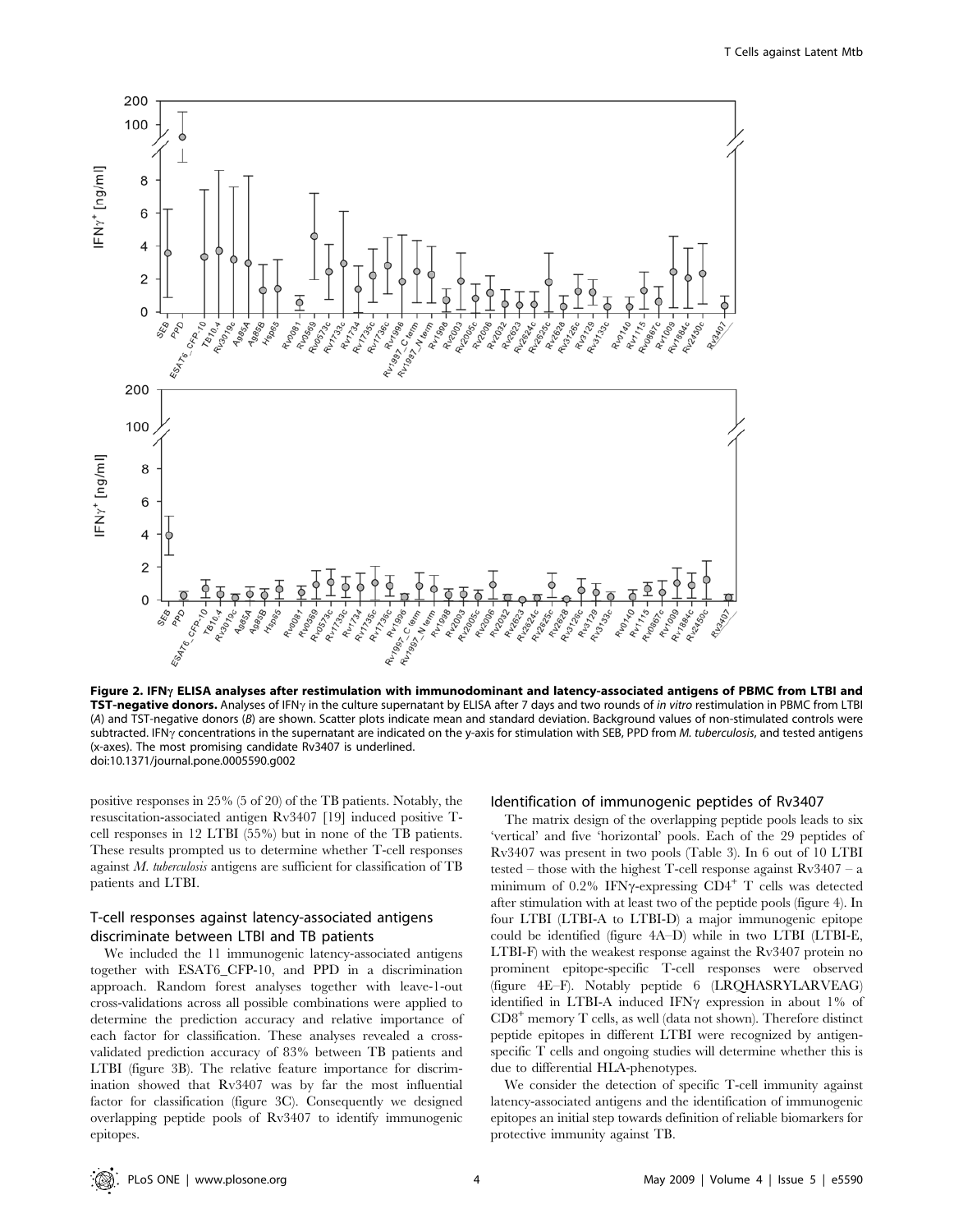

Figure 3. Comparison of IFN<sub>Y</sub>-expressing CD4<sup>+</sup> T cells specific for immunodominant and latency-associated M. tuberculosis antigens between patients with TB, LTBI, and TST-negative donors. (A). Percentages of IFN $\gamma$ -expressing CD4<sup>+</sup> CD45RO<sup>+</sup> memory T cells are shown for stimulation with SEB, PPD from M. tuberculosis, and 11 latency-associated antigens after 7 days and two rounds of in vitro restimulation. Tcell responses from TST-negative donors are indicated as green circles, LTBI are indicated as blue squares, and TB patients are indicated as red triangles. Two-sided p-values for the Mann-Whitney U-test are indicated as follows: \*  $P<0.05$ , \*\*  $P<0.01$ ; and \*\*\*  $P<0.001$ . (B) Classification of TB patients and LTBI based on random forest analysis using 11 latency-associated antigens as well as ESAT6\_CFP-10, and PPD. Results from the cross validation are shown in a bar chart. Each bar represents an individual donor. TB patients are shown on the left (red bars), LTBI on the right side (blue bars). The y-axis indicates the prediction threshold calculated by random forest analysis. Negative bars predict a TB patient, positive bars an LTBI. The prediction probability is represented as the bar height. (C) Mean decrease of class impurity over all trees measured as Gini index (y-axis) indicates the relative importance of each factor (x-axis) for classification. PPD: purified protein derivative of M. tuberculosis; SEB Staphylococcus enterotoxin B. doi:10.1371/journal.pone.0005590.g003

| <b>Table 2.</b> Positive T-cell responses against latency-associated |  |  |
|----------------------------------------------------------------------|--|--|
| antigens.                                                            |  |  |

| Antigen | LTBI <sup>1</sup> (%) | TB patients <sup>1</sup> $(%)$ |
|---------|-----------------------|--------------------------------|
| Rv2003  | 16 (72.7)             | 5(25)                          |
| Rv1733c | 15 (68.2)             | 2(10)                          |
| Rv3407  | 12(54.5)              | 0(0)                           |
| Rv2005c | 12 (54.5)             | 3(15)                          |
| Rv0140  | 10(45.5)              | 2(10)                          |

<sup>1</sup>Number of donors with more than 0.2% IFN $\gamma$ -producing T cells. doi:10.1371/journal.pone.0005590.t002

#### Discussion

T-cell immunity in LTBI is crucial for protection against resuscitation and reactivation of M. tuberculosis. We established two rounds of in vitro restimulation assay that induced specific T-cell immunity against latency-associated antigens which were not detected in a short-term T-cell assay. These intracellular  $IFN\gamma$ responses were significantly increased in LTBI as compared to TB patients. This assay was highly specific since  $IFN\gamma$ -expressing memory T cells were only detected in PBMC from LTBI and not from TST-negative donors.

We identified a subgroup of latency-associated antigens that induced significantly stronger T-cell responses in LTBI as compared to TB patients. This is in accordance with a previous study that showed increased responses against the latency-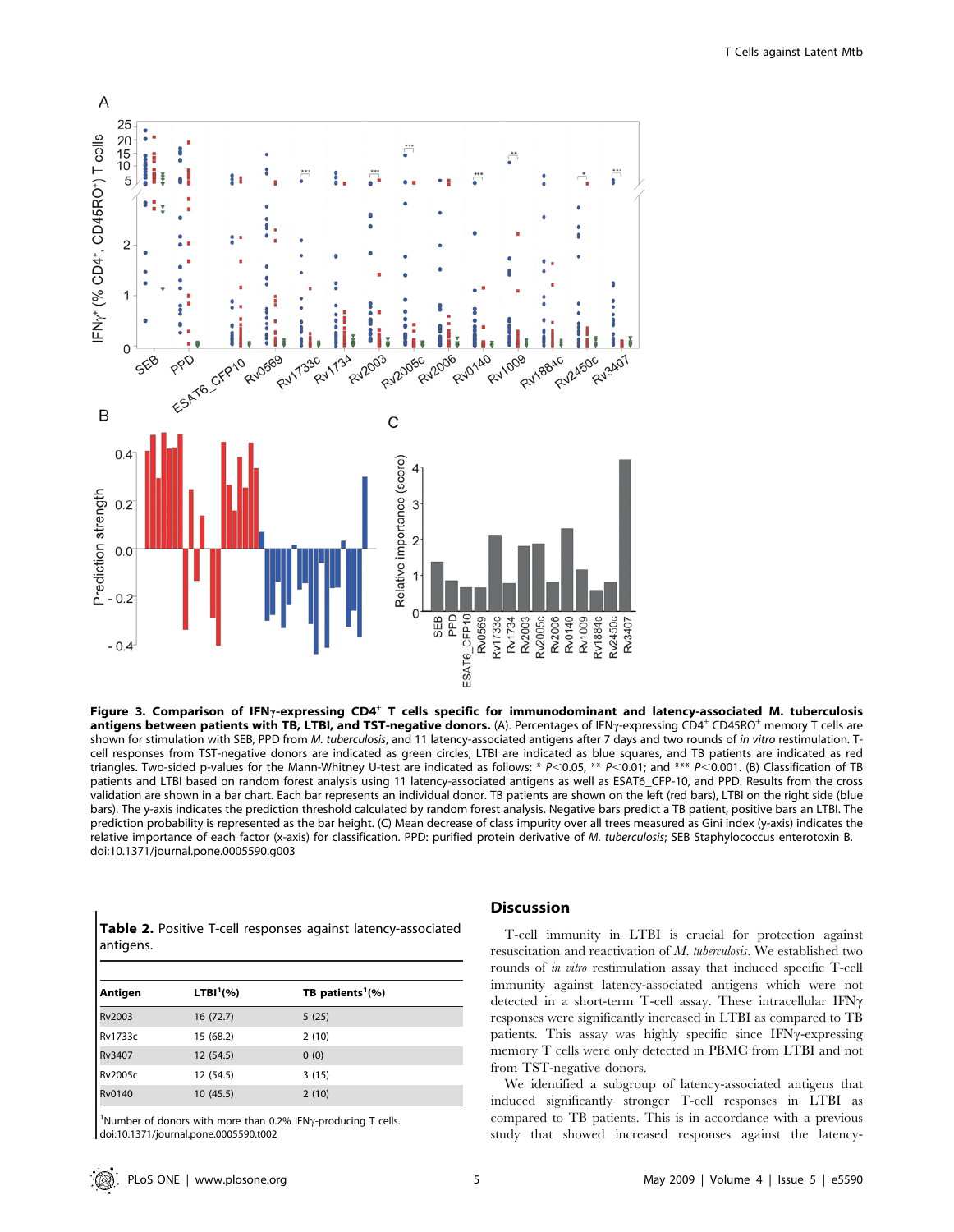|  |  | Table 3. Design of Rv3407 peptide pools. |  |  |
|--|--|------------------------------------------|--|--|
|--|--|------------------------------------------|--|--|

| No. <sup>1</sup> | Amino acid sequence    |
|------------------|------------------------|
| P <sub>1</sub>   | <b>MRATVGLVEAIGIRE</b> |
| P <sub>2</sub>   | <b>TVGLVEAIGIRELRO</b> |
| P <sub>3</sub>   | <b>LVEAIGIRELROHAS</b> |
| P <sub>4</sub>   | <b>AIGIRELROHASRYL</b> |
| P <sub>5</sub>   | IRELRQHASRYLARV        |
| P6               | LROHASRYLARVEAG        |
| P7               | HASRYLARVEAGEEL        |
| P8               | RYLARVEAGEELGVT        |
| P <sub>9</sub>   | ARVEAGEELGVTNKG        |
| P <sub>10</sub>  | EAGEELGVTNKGRLV        |
| P11              | <b>EELGVTNKGRLVARL</b> |
| P <sub>12</sub>  | <b>GVTNKGRLVARLIPV</b> |
| P <sub>13</sub>  | NKGRLVARLIPVOAA        |
| P <sub>14</sub>  | <b>RLVARLIPVOAAERS</b> |
| P <sub>15</sub>  | ARLIPVQAAERSREA        |
| P <sub>16</sub>  | <b>IPVOAAERSREALIE</b> |
| P <sub>17</sub>  | <b>OAAERSREALIESGV</b> |
| P <sub>18</sub>  | ERSREALIESGVLIP        |
| P <sub>19</sub>  | <b>REALIESGVLIPARR</b> |
| P <sub>20</sub>  | LIESGVLIPARRPQN        |
| P21              | SGVLIPARRPQNLLD        |
| P <sub>22</sub>  | LIPARRPQNLLDVTA        |
| P <sub>23</sub>  | ARRPONLLDVTAEPA        |
| P <sub>24</sub>  | PONLLDVTAEPARGR        |
| P <sub>25</sub>  | <b>LLDVTAEPARGRKRT</b> |
| P <sub>26</sub>  | VTAEPARGRKRTLSD        |
| P <sub>27</sub>  | EPARGRKRTLSDVLN        |
| P <sub>28</sub>  | <b>RGRKRTLSDVLNEMR</b> |
| P <sub>29</sub>  | <b>KRTLSDVLNEMRDEO</b> |

<sup>1</sup>Peptide number according to the position within the primary sequence from C- to N-terminus.

doi:10.1371/journal.pone.0005590.t003

associated antigen Rv1733c in LTBI as compared to TB patients [5]. The remaining candidates (i.e. DosR regulon-encoded proteins Rv2003 and Rv2005c, the reactivation-associated protein Rv0140, the resuscitation promoting factors Rv2450c and Rv1009, as well as Rv3407) have not been tested so far. Rv3407 induced IFN $\gamma$  in T cells exclusively of LTBI. We identified Rv3407 previously by comparative proteomics of M. tuberculosis strain H37Rv and M. bovis BCG [8,19]. Rv3407 improved the vaccine efficacy of BCG suggesting that subunit vaccination can be used to improve pre-existing protection evoked by BCG [19]. Ongoing studies in our institute aim at characterizing the biological and antigenic role of Rv3407. Furthermore all immunogenic protein candidates identified in this study will be analyzed for the induction of protective T-cell responses in TB high-incidence countries (www.biomarkers-for-tb.net).

T-cell responses against this subgroup of latency-associated antigens classified LTBI and TB patients with an accuracy of 83% and Rv3407 contributed significantly to discrimination. The discrimination efficacy was comparable to studies of blood cell counts and ex vivo serum cytokine analyses in fast and slow

treatment responders [20] and was only slightly lower than RNAbased candidate markers in PBMC from TB patients and LTBI [21] or a serum-based proteomic approach [22].

We determined IFN $\gamma$  expression in T cells specific for latencyassociated antigens. TNFa-expression revealed comparable results and a strongly overlapping cytokine expression pattern (data not shown) while IL-2 expression was not detectable after 7 days of in vitro restimulation (data not shown). Therefore T cells induced by latency-associated antigens show a phenotype of multifunctional T cells, which have been shown to protect against TB in the mouse model [23]. We have shown recently that GM-CSF expressing multifunctional T cells are not increased in TB patients while other cytokines were increased in TB patients as compared to LTBI [24]. Ongoing longitudinal prospective studies analyze whether the frequency and phenotype of latency antigen-specific T cells in LTBI is associated with the risk of developing TB at a later time point and hence can be exploited for prognostic diagnosis (www.biomarkers-for-tb.net). One important aspect that will be addressed in these studies is the lack of T cells specific for latencyassociated antigens in active TB patients although it is likely that most TB patients undergo a phase of latent infection prior to active disease. As an initial attempt to address this point we determined T-cell responses twice (prior to and under drug treatment) for a subgroup of TB patients (data not shown) and detected increased frequencies for some of the latency proteins in patients under drug treatment. Therefore the lack of latencyassociated T cells at least for some antigens seems to be restricted to the acute TB phase. This could be explained i) by the recruitment of these T cells to the lung or ii) increased T-cell regulation during the acute TB phase.

In contrast to intracellular IFN $\gamma$  analyses, some IFN $\gamma$  was also detected in supernatants of PBMC from a subgroup of TSTnegative donors after stimulation with latency-associated antigens as described previously [5]. The second round of restimulation did not cause this higher background in TST-negative donors, since supernatants collected at day 6 from a subgroup of uninfected donors showed similar IFN $\gamma$  abundance as compared to the day 7 time point after restimulation (data not shown). Using flow cytometry, we excluded the possibility that other immune cell populations (e.g. NK cells, NKT cells,  $CDB^+$  T cells) were the source of IFN $\gamma$  (data not shown). A possible explanation would be exhaustion or induced cell death (e.g. by apoptosis) after restimulation 16 h prior to analysis [25]. Alternatively, these donors could be false negative in the T-Spot TB© although we have no evidence to support this assumption, or these responses reflect cross-reactivity towards antigens expressed by commensal bacteria [26].

In an initial attempt to characterize the T-cell responses against latency-associated antigens we compared the T-cell responses against immunodominant and latency-associated antigens from individual donors. While immunodominant antigens ESAT6\_CFP-10, TB10.4, Ag85a induced significantly stronger T-cell responses in the 16-h short-term assay as compared to latency-associated antigens (i.e. Rv0569, Rv1734, Rv2003), comparable proportions of  $IFN\gamma$ -producing  $T$  cells were detected in the 7-day two rounds of restimulation assay. We conclude that a simply 'boosted' T-cell response by prolonged stimulation and two rounds of restimulation did not cause this effect as this would lead to higher proportions of T cells specific for immunodominant antigens. Distinct maturation stage of T-cell populations specific for latency-associated antigens may account for these findings. This may lead to differences in the activation threshold prerequisite for in vitro cytokine expression. Previous studies demonstrated higher sensitivity of a 6-day whole blood assay for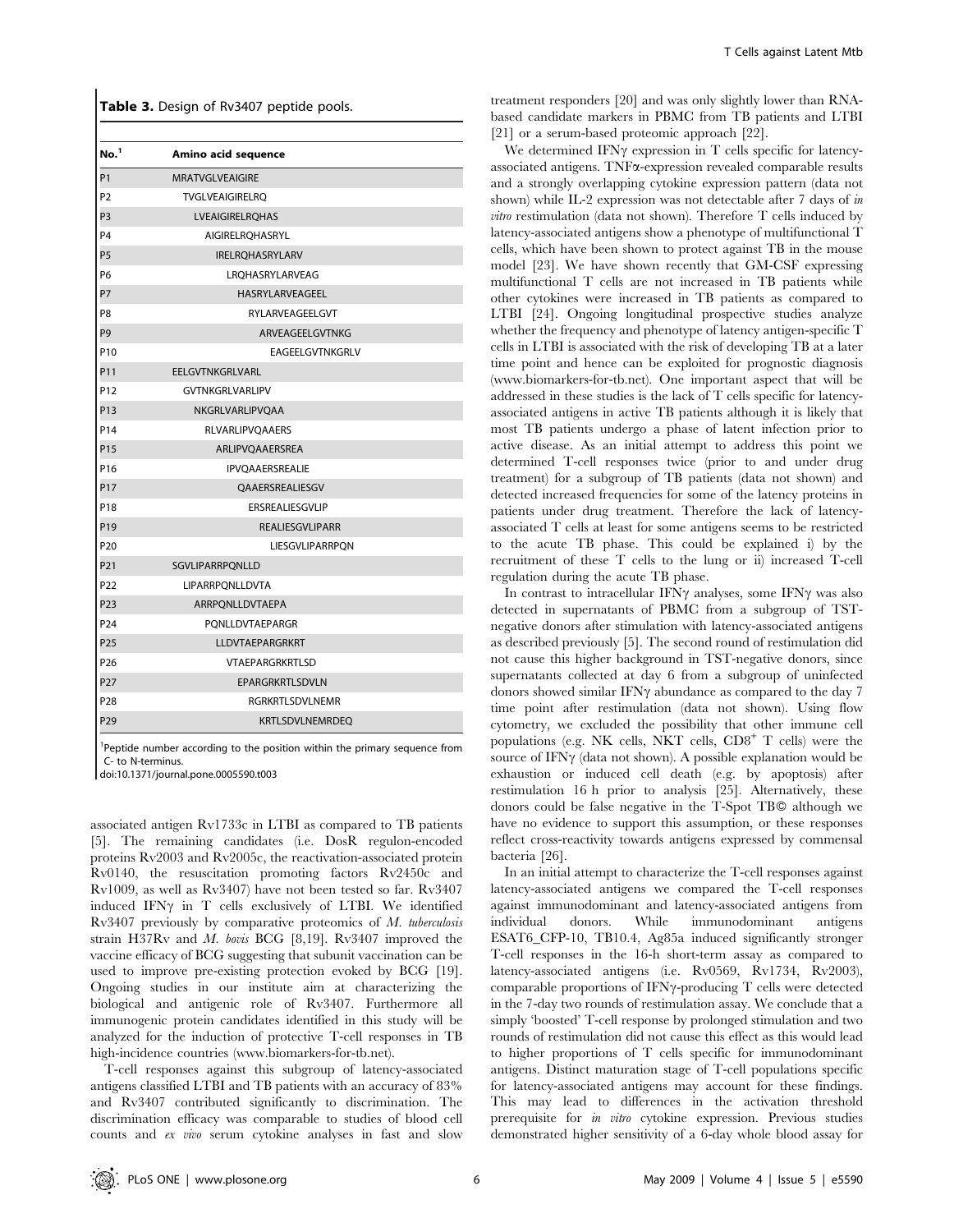

Figure 4. Overlapping peptide pools of latency-associated protein Rv3407 stimulate IFN<sub>Y</sub>-expressing CD4<sup>+</sup> T cells after 7 days and two rounds of restimulation. PBMC from six LTBI (A-F) were restimulated with 15-mer synthetic peptide pools of Rv3407 for 7 days including two rounds of in vitro restimulation. IFN<sub>Y</sub>-expressing CD4<sup>+</sup> CD45RO<sup>+</sup> T cells are shown for stimulation with peptide pools 1 to 6 (grey bars) and pools 7 to 11 (black bars). Each peptide is constituent of one pool within pools 1 to 6 and of one pool within pools 7 to 11. Peptides inducing the most prominent responses are indicated for donors A–D. The horizontal line indicates the threshold for positive responses (0.2%). Background values of non-stimulated controls were subtracted. doi:10.1371/journal.pone.0005590.g004

T-cell responses in LTBI suggesting that prolonged in vitro restimulation preferentially induced central memory T cells [14,16]. This supports the notion that T cells specific for latency-associated antigen have a distinct maturation/activation status. Detailed investigation of both T-cell populations will be performed in the future, including global gene expression profiling.

#### Materials and Methods

#### Ethics Statement

The clinical investigations have been conducted according to the principles expressed in the Declaration of Helsinki. All donors gave written informed consent and the local ethics committee of the University Hospital Berlin at Charité approved this study (205-18.1; 205-18.2; 205-18.3).

#### Human subjects

Peripheral blood (40 ml) was obtained from 22 LTBI and 20 patients with active pulmonary TB. LTBI and TB patients were recruited at HELIOS clinic Emil-von-Behring and the Charité, both in Berlin; and at the Asklepios Clinic, Munich-Gauting. Diagnosis of LTBI was based on positive TST  $(>10$  mm) and positive T-Spot TBTM. TB diagnosis was based on patient history, chest X-ray, TST, and mycobacterial culture. Ten M. tuberculosis non-infected (TST-negative) donors were recruited among volunteers of the Max Planck Institute for Infection Biology, Berlin. All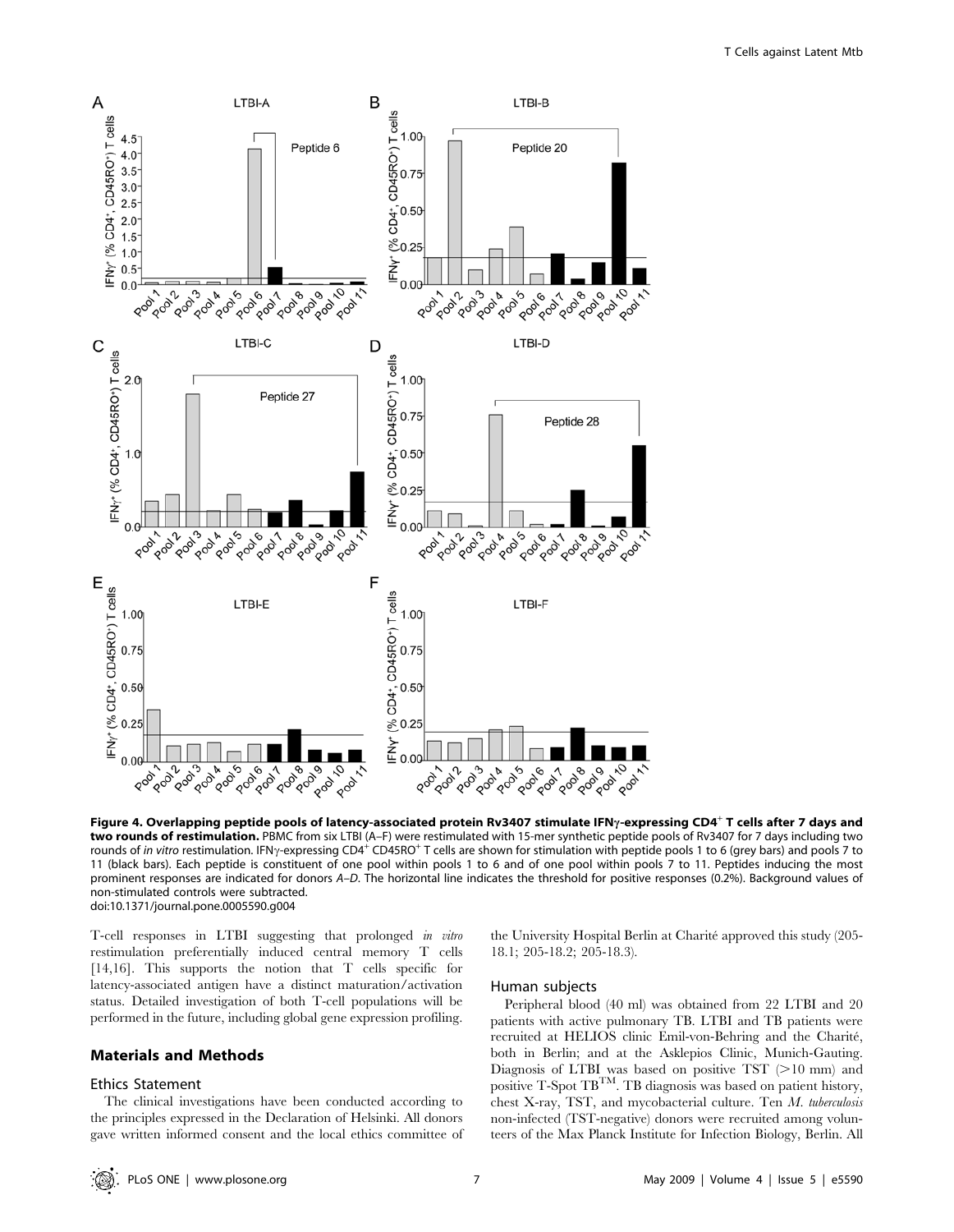Table 4. Characteristics of LTBI, TB patients and non-infected donors.

|                          | LTBI <sup>1</sup> | TB patients <sup>2</sup> | <b>Non-infected</b><br>donors <sup>3</sup> |
|--------------------------|-------------------|--------------------------|--------------------------------------------|
| Total number             | 22                | 20                       | 10                                         |
| l Female                 | 11                | 10                       |                                            |
| Male                     | 11                | 10                       |                                            |
| Age range years (median) | $28 - 64$ (47)    | $26 - 63$ (41)           | $24 - 55$ (36)                             |

<sup>1</sup>healthy latently *M. tuberculosis*-infected donors.

 $^{2}$ patients with active pulmonary TB.

<sup>3</sup>healthy tuberculin skin test (TST)-negative donors.

doi:10.1371/journal.pone.0005590.t004

donors were Caucasians. There was no gender bias and only minor age differences between both study groups (Table 4).

## Recombinant M. tuberculosis proteins and synthetic peptide pools

Recombinant M. tuberculosis proteins (Table 1) were expressed in Escherichia coli and purified as described previously [5,27]. Synthetic 15-mer peptide pools representing Rv3407 were generated with an overlap of 12 amino acids using combinatory chemistry (Jerini). The pools were designed as matrix pools as described before [28]. The peptides are listed in Table 3.

#### Cell culture assays

Peripheral blood mononuclear cells (PBMC) were isolated by density centrifugation (Biocoll, Biochrom) following manufactur-



Figure 5. Gating procedures of flow cytometry analyses to determine protein candidate specific T cell proportions. Representative analyses from a patient with Tb (A) and an LTBI (B) are shown. Open red circles and dot plot connected by red arrows indicate the sequence of analysis steps. First, lymphocytes were gated using size (forward scatter; FSC) and granularity (side scatter, SSC). These cells were then analyzed for CD4 expression. CD4<sup>+</sup> T cells were analyzed for IFN<sub>Y</sub> CD45RO expression for each stimulation (without stimulus, w/o; proteine 3; protein 11; SEB). Proportions of CD45RO<sub>high</sub> IFN<sub>Y</sub> expressing CD4<sup>+</sup> T cells (upper right quadrants) were determined. The background of non-stimulated T cells (w/o) was subtracted for analyses.

doi:10.1371/journal.pone.0005590.g005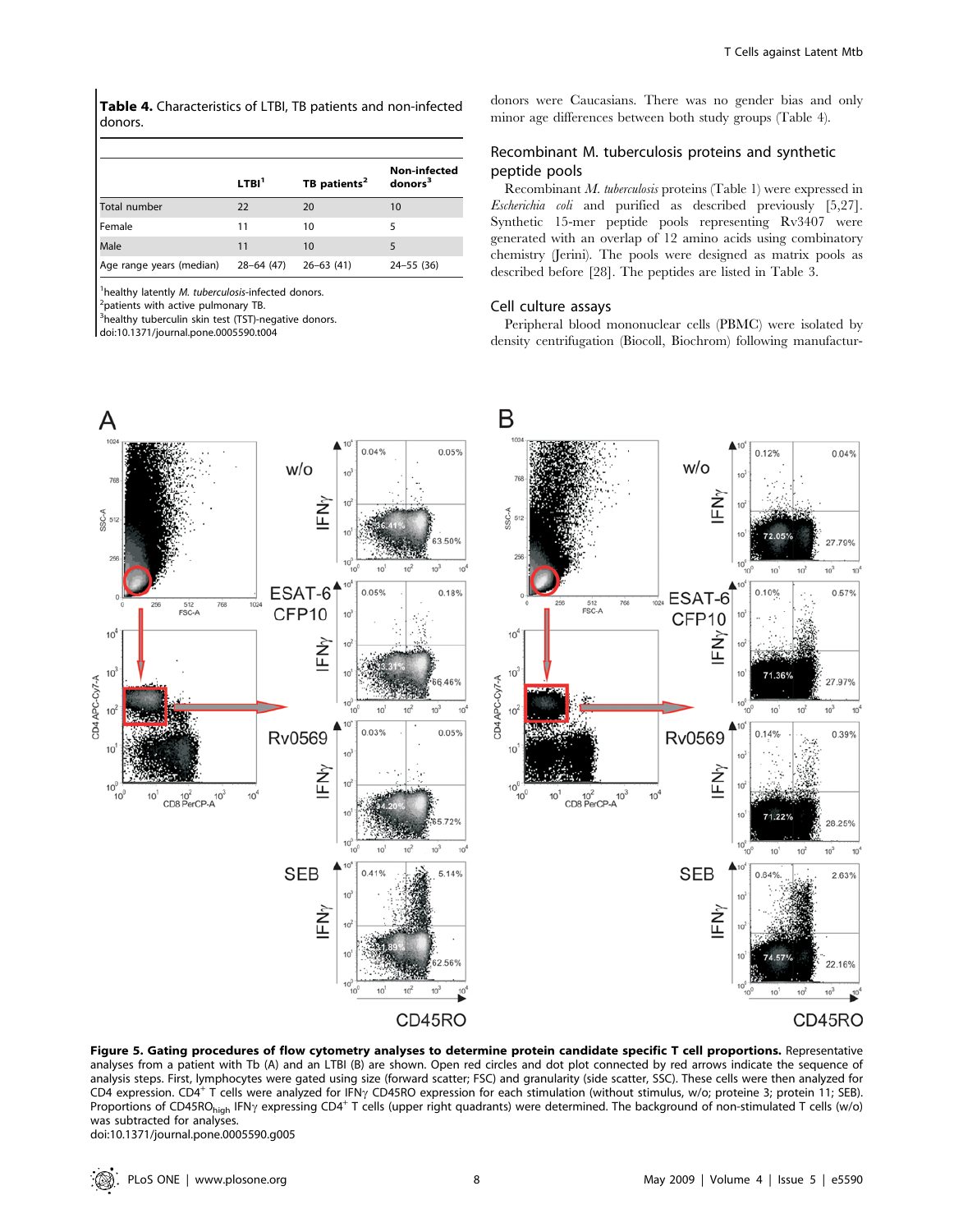er's instructions and  $2 \times 10^5$  cells were cultured in 200 µL medium A [(RPMI-1640 (GIBCO, Invitrogen) with 10% human serum (Sigma-Aldrich), 100 U/ml penicillin, 100  $\mu$ g/ml streptomycin, 1 mM L-glutamine and 10 mM HEPES (all PAA laboratories)] using 96-well round-bottom plates (NUNC). Each well was surrounded by wells filled with sterile water  $(200 \mu l)$  to avoid drying effects. In the short-term assay we stimulated PBMC for 16 h with different recombinant M. tuberculosis proteins  $(5 \text{ kg/ml})$ , see Table 1), purified protein derivative (PPD) of M. tuberculosis (5 mg/ml) (Statens Serum Institute), Staphylococcus enterotoxin B  $(SEB)$  (1  $\mu$ g/ml) (Sigma-Aldrich), and synthetic peptide pools (5  $\mu$ g/ml per peptide) at 37<sup>°</sup>C and 5% CO<sub>2</sub>. After 4 h of incubation brefeldin A (10 mg/ml) (Sigma-Aldrich) was added.

In the long-term assay the same stimuli were applied at the beginning except for SEB that was added on day 6 to a well of non-stimulated cultured cells. For each of the other stimuli the same antigen was added on day  $6 \text{ in } 20 \text{ µl}$  medium A using the same final concentrations. In the long-term assay, brefeldin A (10  $\mu$ g/ml) was added 4 h after the second restimulation only, and cells were then cultured for an additional 12 h.

Afterwards, for both assays, cells were fixed and permeabilized using cytofix/cytopermTM (BD Biosciences) following manufacturer's instructions and stained with the following fluorochromelabeled monoclonal antibodies: a-CD3 (Pacific Blue) (BioLegend),  $\alpha$ -CD4 (APC-Cy7),  $\alpha$ -CD8 (PerCP),  $\alpha$ -CD45RO (Pe-Cy7),  $\alpha$ -IFN $\gamma$ (APC) (all BD Biosciences). After staining for 45 min at  $4^{\circ}$ C, cells were washed twice in cytoperm/wash, and once in PBS containing 10% FCS. Measurements and analyses were performed using a LSRII flow cytometer and FACS-Diva software (both BD Biosciences). Examples of the procedures of analysis are shown in Figure 5A for a TB patient and Figure 5B for an LTBI. About 18000 CD4<sup>+</sup> CD45RO<sup>+</sup> T cells were collected for each sample. For background determinations, values of non-stimulated controls were subtracted from the different stimuli of each individual donor.

#### References

- 1. Kaufmann SH (2001) How can immunology contribute to the control of tuberculosis? Nat Rev Immunol 1: 20–30.
- 2. Park HD, Guinn KM, Harrell MI, Liao R, Voskuil MI, et al. (2003) Rv3133c/ dosR is a transcription factor that mediates the hypoxic response of Mycobacterium tuberculosis. Mol Microbiol 48: 833–843.
- 3. Biketov S, Mukamolova GV, Potapov V, Gilenkov E, Vostroknutova G, et al. (2000) Culturability of Mycobacterium tuberculosis cells isolated from murine macrophages: a bacterial growth factor promotes recovery. FEMS Immunol Med Microbiol 29: 233–240.
- 4. Chan J, Flynn J (2004) The immunological aspects of latency in tuberculosis. Clin Immunol  $110: 2-12$ .
- 5. Leyten EM, Lin MY, Franken KL, Friggen AH, Prins C, et al. (2006) Human Tcell responses to 25 novel antigens encoded by genes of the dormancy regulon of Mycobacterium tuberculosis. Microb Infect 8: 2052–2060.
- 6. Roupie V, Romano M, Zhang L, Korf H, Lin MY, et al. (2007) Immunogenicity of eight dormancy regulon-encoded proteins of Mycobacterium tuberculosis in DNA-vaccinated and tuberculosis-infected mice. Infect Immun 75: 941–949.
- 7. Yeremeev VV, Kondratieva TK, Rubakova EI, Petrovskaya SN, Kazarian KA, et al. (2003) Proteins of the Rpf family: immune cell reactivity and vaccination efficacy against tuberculosis in mice. Infect Immun 71: 4789–4794.
- 8. Mattow J, Jungblut PR, Schaible UE, Mollenkopf HJ, Lamer S, et al. (2001) Identification of proteins from Mycobacterium tuberculosis missing in attenuated Mycobacterium bovis BCG strains. Electrophoresis 22: 2936– 2946.
- 9. Downing KJ, Betts JC, Young DI, McAdam RA, Kelly F, et al. (2004) Global expression profiling of strains harbouring null mutations reveals that the five rpflike genes of Mycobacterium tuberculosis show functional redundancy. Tuberculosis (Edinb) 84: 167–179.
- 10. Wayne LG, Hayes LG (1996) An in vitro model for sequential study of shiftdown of Mycobacterium tuberculosis through two stages of nonreplicating persistence. Infect Immun 64: 2062–2069.
- 11. Ottenhoff TH, Verreck FA, Lichtenauer-Kaligis EG, Hoeve MA, Sanal O, et al. (2002) Genetics, cytokines and human infectious disease: lessons from weakly pathogenic mycobacteria and salmonellae. Nat Genet 32: 97–105.

#### Cytokine analyses in culture supernatants by ELISA

PBMC  $(5\times10^4)$  were added to 96-well round-bottom plates (NUNC) in 200  $\mu$ L medium. Cells were stimulated for 7 days as described in the previous section but without adding brefeldin A. We harvested  $110 \mu l$  of cell culture supernatant at day 7. The IFNY ELISA (BD Biosciences) was performed according to manufacturer's guidelines. Plates were analyzed by measuring extinction at 450 nm using an ELISA plate reader (Molecular Devices).

#### Donor classification and significance analyses

The discriminatory power for classifying TB patients and LTBI was investigated using random forest analysis [29] based on the proportion of IFNy-expressing CD4<sup>+</sup>, CD45RO<sup>+</sup> T cells against 13 selected stimuli (i.e. PPD, ESAT6\_CFP10, Rv0569, Rv1733c, Rv1734, Rv2003, Rv2005c, Rv2006, Rv0140, Rv1009, Rv1884c, Rv2450c, and Rv3407). We determined the relative feature importance for discrimination using a leave-1-out cross validation for all possible combinations of genes and assessed the proportion of correctly classified patients in the left-out group.

For significance analyses the Mann-Whitney U-test was used. Significance of two-sided p-values is indicated as follows: \*  $P<0.05$ , \*\*  $P<0.01$ , and \*\*\*  $P<0.001$ .

## Acknowledgments

We thank PD Dr. T. Bauer, Head of the Clinic of Pneumonology, HELIOS Klinikum Emil von Behring, Berlin, for supporting this study and M.L. Grossman for carefully reading the manuscript. This work is part of the Ph.D. thesis of S.D. Schuck.

#### Author Contributions

Conceived and designed the experiments: SDS MJ. Performed the experiments: SDS HM. Analyzed the data: SDS DR MJ. Contributed reagents/materials/analysis tools: FK AN HH KF DR THMO SHEK. Wrote the paper: SDS THMO SHEK MJ.

- 12. Lalvani A (2007) Diagnosing tuberculosis infection in the 21st century: new tools to tackle an old enemy. Chest 131: 1898–1906.
- 13. Hanekom WA, Hughes J, Mavinkurve M, Mendillo M, Watkins M, et al. (2004) Novel application of a whole blood intracellular cytokine detection assay to quantitate specific T-cell frequency in field studies. J Immunol Methods 291: 185–195.
- 14. Leyten EM, Arend SM, Prins C, Cobelens FG, Ottenhoff TH, et al. (2007) Discrepancy between Mycobacterium tuberculosis-specific gamma interferon release assays using short and prolonged in vitro incubation. Clin Vaccine Immunol 14: 880–885.
- 15. Weir RE, Brennan PJ, Butlin CR, Dockrell HM (1999) Use of a whole blood assay to evaluate in vitro T cell responses to new leprosy skin test antigens in leprosy patients and healthy subjects. Clin Exp Immunol 116: 263–269.
- 16. Cehovin A, Cliff JM, Hill PC, Brookes RH, Dockrell HM (2007) Extended culture enhances sensitivity of a gamma interferon assay for latent Mycobacterium tuberculosis infection. Clin Vaccine Immunol 14: 796–798.
- 17. Mittrucker HW, Steinhoff U, Kohler A, Krause M, Lazar D, et al. (2007) Poor correlation between BCG vaccination-induced T cell responses and protection against tuberculosis. Proc Natl Acad Sci U S A 104: 12434–12439.
- 18. Jacobsen M, Mattow J, Repsilber D, Kaufmann SH (2008) Novel strategies to identify biomarkers in tuberculosis. Biol Chem.
- 19. Mollenkopf HJ, Grode L, Mattow J, Stein M, Mann P, et al. (2004) Application of mycobacterial proteomics to vaccine design: improved protection by Mycobacterium bovis BCG prime-Rv3407 DNA boost vaccination against tuberculosis. Infect Immun 72: 6471–6479.
- 20. Brahmbhatt S, Black GF, Carroll NM, Beyers N, Salker F, et al. (2006) Immune markers measured before treatment predict outcome of intensive phase tuberculosis therapy. Clin Exp Immunol 146: 243–252.
- 21. Jacobsen M, Repsilber D, Gutschmidt A, Neher A, Feldmann K, et al. (2007) Candidate biomarkers for discrimination between infection and disease caused by Mycobacterium tuberculosis. J Mol Med 85: 613–621.
- 22. Agranoff D, Fernandez-Reyes D, Papadopoulos MC, Rojas SA, Herbster M, et al. (2006) Identification of diagnostic markers for tuberculosis by proteomic fingerprinting of serum. Lancet 368: 1012–1021.